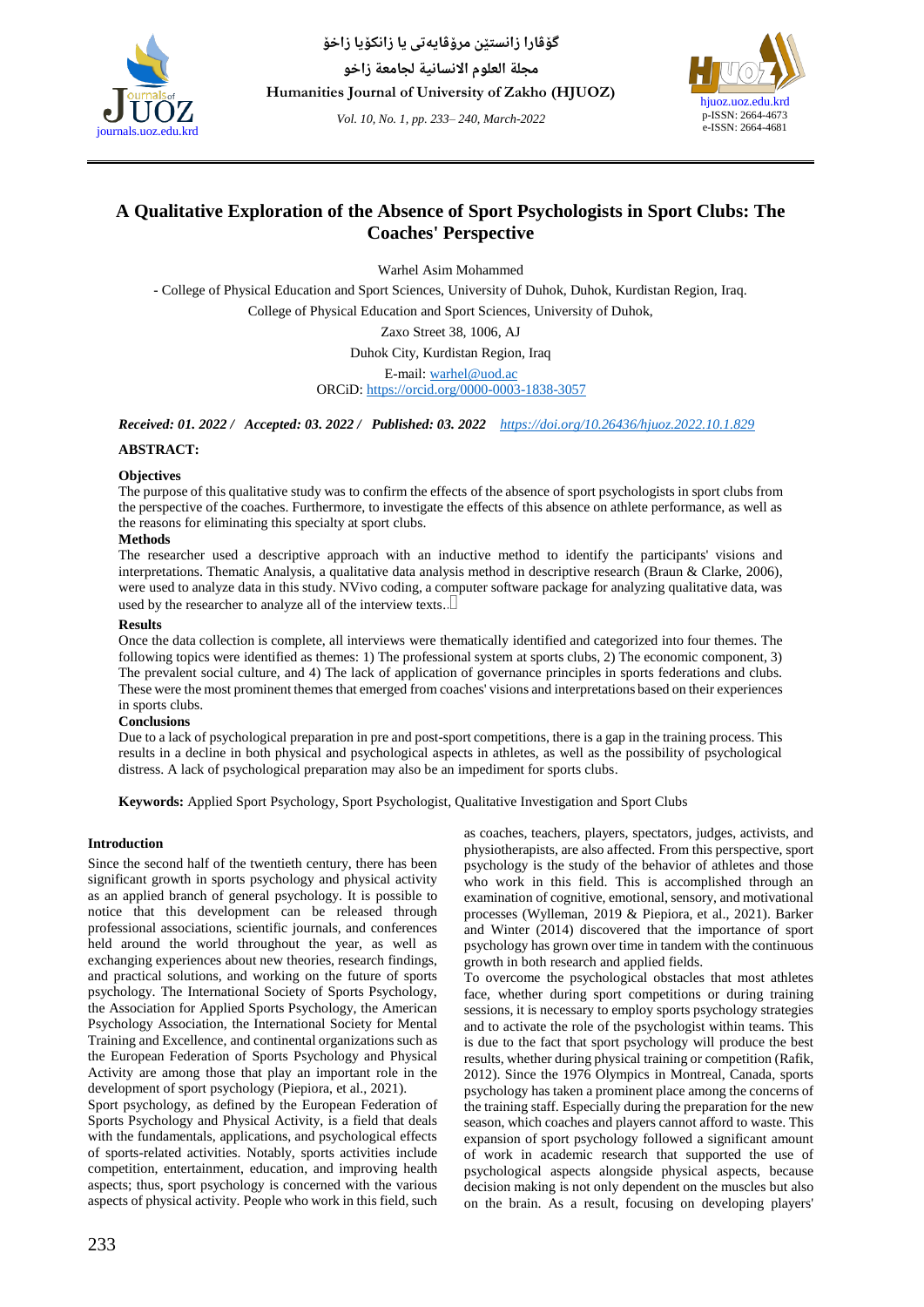attentiveness and mental training will assist them in making appropriate decisions that are not influenced by the numerous negative stimuli that exist in competitive sports environments (Rafiq, 2012).

According to Williams and Straub (2006), the field of sport psychology has grown significantly over the last 35 years. Clearly, athletes, coaches, and sport organizations were seeking psychological services from professionals in the fields of sports psychology and mental training during this time period. On the other hand, the number of people who offer psychological counseling to athletes has grown in order to help them overcome personal obstacles and get fully prepared for competition. Another dimension that has grown and expanded is the number of psychological interventions and programs available as a result of scientific research in applied sport psychology (Burke et al., 2004).

Furthermore, sport psychologists play an important role in providing emotional support to athletes prior to and after competitions. Sport psychologists can also manage the team's environment and foster positive interactions between players and coaches (Piepiora, et al., 2021). In this vein, Krawczyski (1998 & 2010) and Johnson (2020) emphasized the importance of sport psychologists in sports. This could be seen; for example, during long team trips and temporal and climatic changes to reduce the effects and negative pressures, as well as physical and mental effects. As a result, offering psychological support to athletes has a significant impact because it benefits both the players and the team. Furthermore, psychological support from a sport psychologist and a coach will undoubtedly boost an athlete's self-esteem (Piepiora, et al., 2021).

It should be noted that sport psychology has clearly grown in its ability to observe and evaluate psychological obstacles that athletes may face. Furthermore, to recommend appropriate psychological solutions to assist athletes in dealing with psychological conditions. Besides, to achieve optimal performance in sport competitions. On the other hand, athletes suffered from an absence of psychological preparation and psychological support in sport clubs. Similarly, coaches focus on the physical, skills, techniques, and planning aspects while ignoring the psychological aspect.

The significance of this study was to investigate the current state of football clubs in Dohuk governorate, specifically the absence of a sport psychologist on the training staff. In other words, psychological intervention is not a priority for coaches and is completely ignored by sports clubs and training staff. In addition, in some clubs, coaches serve as sport psychologists, a task not theirs. According to our best knowledge, this is the first study to investigate the effects of sport psychologists' absence roles in sports clubs. As a result, the purpose of this qualitative study was to validate the effects of the absence of sport psychologists in sports clubs from the perspective of coaches. Moreover, to comprehend the effects of this absence on athletes' performance as well as the reasons for eliminating this specialty at sports clubs.

# **Methods**

# **Participants**

The research sample was purposefully chosen from the coaches in Duhok Governorate clubs (2020-2021), with a total of (20) coaches. Ten participants were excluded because they refused to complete the research and interview. Only eleven participants signed the consent form and completed the interview. The research sample obtained (55 %) of the total sample. It is worth noting that all participants were given a participant information sheet before the semi-structured interview in order for them to be completely familiar with the research procedure. Following that, participants who agreed to take part in the study were given a consent form to sign and keep on file.

| Coaches      | <b>Sport</b> | Age | Gender | Name of<br><b>Clubs</b>       | <b>Years of</b><br><b>Experience</b> | Country/City |
|--------------|--------------|-----|--------|-------------------------------|--------------------------------------|--------------|
|              | Football     | 52  | Male   | Zerevani                      | 9                                    | Iraq/Duhok   |
| $\mathbf{2}$ | Football     | 50  | Male   | Duhok                         | 6                                    | Iraq/Duhok   |
| 3            | Football     | 38  | Male   | Sumail                        | 6                                    | Iraq/Duhok   |
| 4            | Football     | 40  | Male   | Gare                          | 7                                    | Iraq/Duhok   |
| 5            | Football     | 45  | Male   | $Sumail -$<br>Youth<br>Center | 8                                    | Iraq/Duhok   |
| 6            | Football     | 50  | Male   | Akre                          | 10                                   | Iraq/Duhok   |
| 7            | Football     | 42  | Male   | Zakho                         | 6                                    | Iraq/Duhok   |
| 8            | Football     | 39  | Male   | Barderash                     | 6                                    | Iraq/Duhok   |
| 9            | Football     | 38  | Male   | Tanahi                        | 7                                    | Iraq/Duhok   |
| 10           | Football     | 40  | Male   | Tanhai<br>Women               | 8                                    | Iraq/Duhok   |
| 11           | Football     | 42  | Male   | Zanko                         | 6                                    | Iraq/Duhok   |

**Table 1: Demographic information and details of each coach in terms of age, gender, years of experience, county-city and country.**

# **Data Analysis**

The researcher used the descriptive approach, inductively, to identify the participants' visions and interpretations. Thematic Analysis, a qualitative data analysis method in descriptive research (Braun & Clarke, 2006), was used to analyse data in this study. The researcher used NVivo coding to analyse all of the interview texts. NVivo is a computer software package for analyzing qualitative data. This method assists descriptive researchers in organizing, analyzing, and discovering insights from unstructured or qualitative data such as interviews and open questionnaires, and it produces more objective results. This program reduces the number of manual tasks, giving the researcher more time to discover trends, identify themes, and reach a conclusion. Hilal and Alabri (2013) and McNiff (2016). The quotations that emerged from the interviews were encoded descriptively for all themes that emerged from the interviews, as well as the primary symbols, which were classified into main thematic dimensions and they were thoroughly examined. It is worth noting that the researcher analysed the detailed analytical notes generated by the interviews and compared them to themes in order to further scrutinize the data.

# **Procedure**

The Scientific Committee of the College of Physical Education and Sport Sciences, University of Duhok, has approved this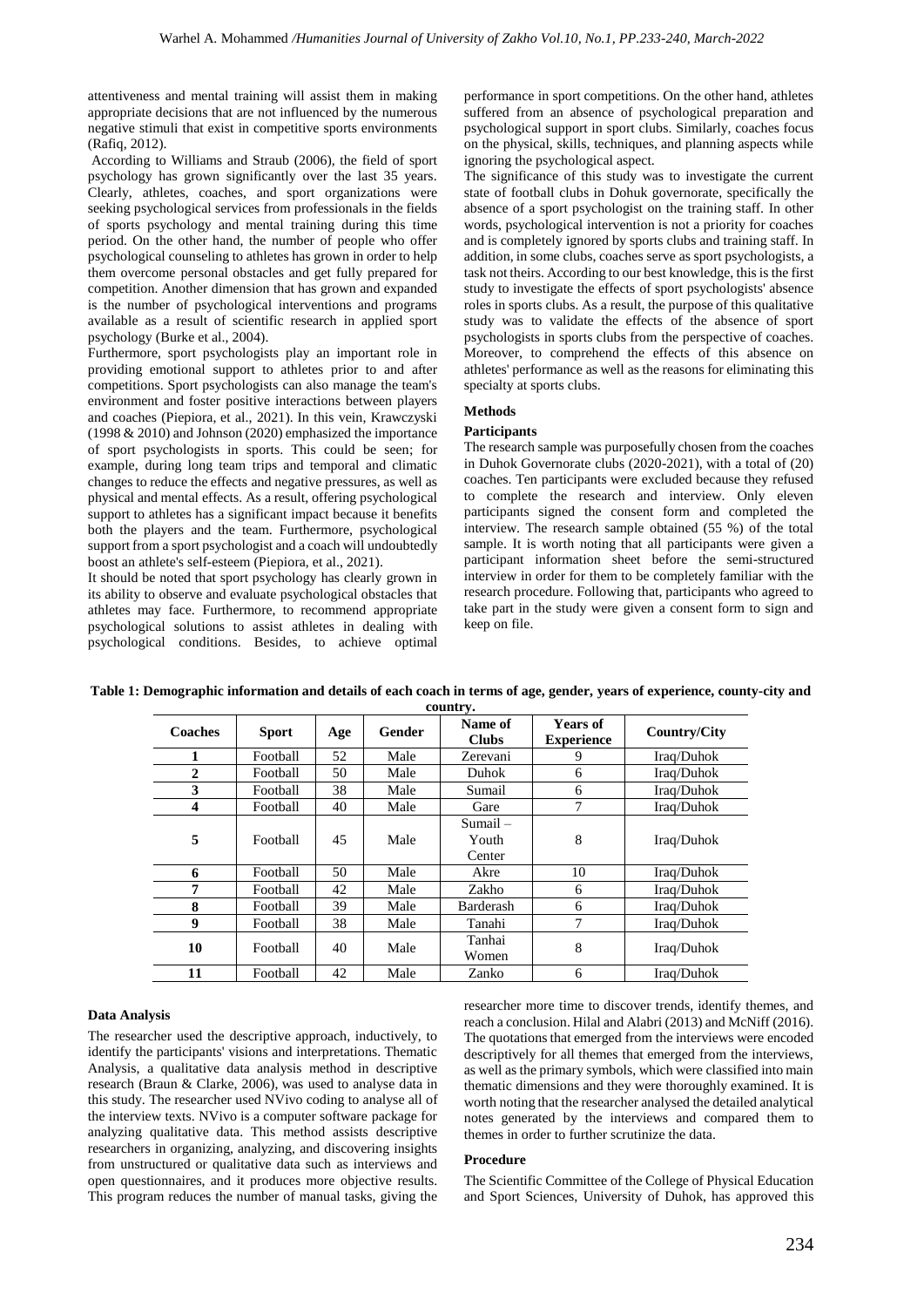study. All participants received a Participants' Information Sheet, which contained all pertinent information about the study's procedures and objectives. Then when they agreed to participate in the study, they were given a consent form to sign. Individual interviews were conducted with all coaches in Dohuk governorate football clubs in order to understand their perspectives on the absence of sport psychologists in sport clubs. The researcher conducted semi-structured interviews with each participant that lasted 30 minutes. Notably, all interviews were recorded on audio tape, and the researcher then converted the audio interviews into words, which was followed by the coding process and assigning a unique code to each participant to avoid any side effects that could lead to bias in the data analysis.

# **Results**

Once the data collection is completed, all interviews are thematically identified and categorized into four categories. The following themes were discovered: 1) The professional system at sport clubs; 2) The economic component; 3) The prevalent social culture; and 4) Sports federations and clubs do not adhere to governance principles. These are the most prominent themes that emerged from coaches' visions and interpretations of their experiences in sports clubs. It is important to note that the coaches' perspectives enriched our research in terms of knowledge background and this provided a significant guide for future directions in sport psychology.

#### **The Professional System at Sport Clubs**

The results of the interviews with all participants revealed that the Professional System at Sport Clubs was one of the most important themes on which all interviewees agreed. One of the main reasons for the deactivation of sport psychologists within training staff, according to interviewees, is a lack of a professional system at sport clubs. In this context, one of the participants stated that….

" *There are no regulations that can be followed in sports clubs because there is no Professional System. It is worth noting that a Professional System requires sport clubs to adhere to the instructions and guidelines established by the Continental Federations in order to have a fully functional team. The significance of sport psychologists has been overlooked as a result of the lack of a Professional System in sport organizations. I believe that having a Professional System in place in sports clubs will help clubs implement sports psychology.*" *Participant (1)*

In a similar vein, another participant stated that the lack of a Professional System at Sport Clubs led to the negligence of key aspects in the training process, and he added that….

*"Sport clubs are required by the Professional System at Sport Clubs to follow instructions and rules regarding administrative, economic, technical, and health issues at sport clubs. Clearly, we are on the verge of a Professional System, so there is no one directing or guiding club and federation. As a result, I believe that having a Professional System within the sport clubs will encourage clubs to hire sport psychologists." Participant (2)*

# Moreover, he mentioned that….

*"The Professional System at Sport Clubs leads to the development of mental training that sport psychologists can provide, as well as improving sport performance, which is primarily due to the practice of exercise psychology." Participant (2)* 

According to participant (6), having the Professional System at Sport Clubs will help clubs identify what is the new trend in administrative and training fields. According to one of the participants, this will improve training and technical levels in sports clubs.

*"The professional system allows clubs to rely on future developments and implement new strategies that can provide numerous benefits to clubs, such as having sport psychologists on staff." Participant (6).*

In addition, the participant stated...

*"Sport clubs must recognize that sport psychologists are just as important as technical coaches, if not more. Besides, Olympic Federations and Sport Organizations must require clubs to hire sport psychologists as part of their training staff." Participant (6)*

#### **The Economic Component**

The economic component was the second theme identified by the interviewees, with some respondents indicating that the economic component has a significant impact on sport clubs due to the lack of sport psychologists and other specialists such as physical therapists. The financial crises in both clubs and sports federations prevented them from considering hiring sport psychologists at sport clubs, despite their convictions about the importance of their presence in training and administrative staff within teams. It is worth noting that one of the participants stated that...

*"The lower income at Sport Organization has a direct impact on club strategies. As a result, any plan to overcome the obstacles will force sport clubs to return to their financial situation, whether it is applicable or not." Participant (4).* Another participant in the same context stated that logistical issues play a role in the club's inability to provide a suitable location and a separate budget for the sport psychologist. Notably, sport psychologists require a separate workspace with tools and equipment to work as part of the training staff, which clubs do not provide. Participant (10) indicated that ….

*"Sport psychologists require a special place to work within the club, as well as their own room to store important equipment for their work. Determine a comfortable hall, for example, that includes requirements for psychological intervention and programs.*

*In addition, a service staff that can assist sport psychologists needs to be prepared. In fact, this is extremely difficult to implement in our clubs because at clubs, the priority is for technical staff and players, not for sport psychologists." (10)* Another participant stated that the financial crises in clubs caused the focus to be solely on what really matters, such as the salaries of players, coaches, and administrative staff. Since training has become a broad process in which many specialists participate, there are noticeable differences in sport performance levels between developed countries and the Middle East. This is due to the lack of significant components in the development of applied psychology in clubs. The participant (8) mentioned…

*"I believe that there are no strategies at sports clubs to employ specialists such as sport psychologists, psychiatrists, and physical therapists; therefore, all that matters is the wages of coaches and players, whether clubs can afford them or not. As a result, managers and coaches are not paying enough attention to the role that these specialists can play, especially during times of psychological distress and financial crisis. Thus, I believe that if club finances are in good shape, it may be possible for clubs to change their strategies and hire a sports psychologist." Participant (8)*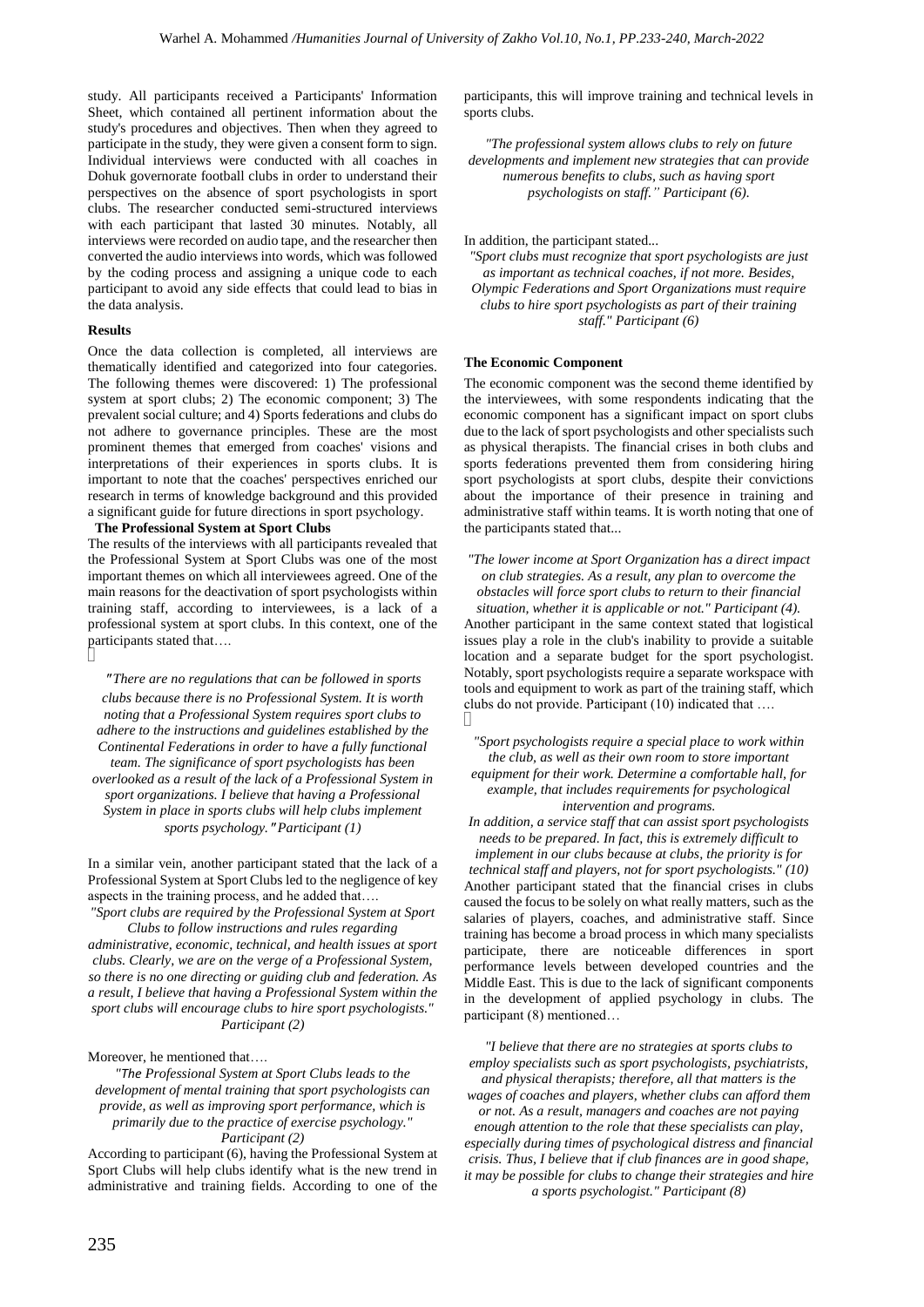One participant mentioned that managers' lack of experience at sports clubs leads to decreased efficiency in both teams and clubs.

*"Sport club presidents and administrative staff are unable to devise financial strategies that allow them to provide financial income to the club while avoiding exposure to economic problems. When you discuss the importance of having a sport psychologist in the team with the president or any member of the administrative staff, they will argue that there is not enough budget for employing a psychologist with a monthly salary and a legal contract with the club." Participant (11)*

Another participant raised an important point that… *"The federations and clubs must provide funding for the sports psychologist, such as the technical trainer, as well as all logistical needs that he will require in his work." Participant (9)*

#### **The Prevalent Social Culture**

Another major issue that arose was the prevalent social culture; interviewees paid close attention to this issue because it is a very sensitive topic among people, whether they are athletes or normal people. During their interviews, participants stated that seeing a psychologist is not something they want to do because they believe it indicates that they have a mental illness. As a result, people are hesitant to see psychologists and deal with them. Furthermore, this affected sports clubs not paying enough attention to having a sport psychologist within their plans. According to one of the interviewees…

*I believe that the prevailing culture in society has become a flaw, which has resulted in the decline of this profession despite the need for it. Hence, athletes are a part of society; thus, this attitude exists among athletes as well." Participant (3)*

Another participant in this context emphasized that having sport psychologists with the team is beneficial for a variety of reasons. This is due to lack of understanding about the significance of psychological issues and the extent to which psychologists can help athletes and clubs. Furthermore, coaches do not allow sport psychologists to work with their teams because they interfere with their role, exacerbating the situation. He also stated...

*"Coaches play a passive role when it comes to the presence of sport psychologists in clubs because they are performing their duties. This has a significant impact on athletes' psychological distress. I'll also add that they don't really care about psychological intervention; they only care about the fitness and wins. As a result, you won't be able to find any coaches who will notify the club that they require a psychologist for their team." Participant (11).*

#### According to one of the interviewees…

*"I think that the Olympic Committee and Sport Federations should provide coaches with workshops and psychological courses so that they are aware of the important role that sport psychologists can play in a team and understand that the role of a sport psychologist is not less important than those other specialties such as technical trainers, physiotherapists, physicians, etc." Participant (4)*

*"I believe that social culture has an impact on people's attitudes toward psychology in such a way that it has created misunderstandings about psychologists. Thus, when you talk to coaches and clubs about the importance of sport psychologists in clubs, they argue that our players are not* 

*mentally ill to bring a psychiatrist or psychologist and pay his/her salary." Participant (2)*

#### **Sport Federations and Clubs do not adhere to Governance Principles**

The final theme that has been come up with was the role of governance principles in sport federations and clubs. The absence of governance principles, according to the interviewees, led to lack of a clear vision in clubs, particularly in terms of applied sport psychology. Furthermore, the absence of a role sport psychologists in clubs is due to the lack of transparency in administrative issues among technical staff. This theme, according to the interviewee, is the main impediment to having sport psychologists on the team. The interviewees emphasized that there is no doubt that sport clubs do not have any strategies in regard to applied sport psychology, which is evident during psychological crises. In relation to this topic, one of the interviewees stated...….

#### " *Sport Federations have clearly ignored the issue of sport*

*psychologists, and their focus is solely on the technical coach, despite the fact that there are also no physical therapists on the team. Because of this oversight, the clubs decided to avoid* 

*any concerns about having psychologists. As a result, I believe that Sport Federations play an important role in the absence of a sport psychologist on the team. "Participant (1).* Participant No. (7) Indicated that.....

"*"I believe there is no clear strategy in the clubs. In terms of contracts, there are no specific criteria for selecting technical coaches; for example, other than whether or not the coach's reputation has been widely publicized. Sport psychologists are also not on the club's agenda. As a result, this has become one of the primary reasons for dismissing the role of sport psychology." Interviewee (7).*

*"In my opinion, local Sport Federations do not have either long or short-term strategies. People who work in sport federations do not have an academic background, and their only strategy is their opinion and attitudes. Actually, they do not take this issue seriously; to back up my point, there is no club in our area that has a sport psychologist. This clearly demonstrates their lack of understanding of sport psychologists." Participant (7).*

### Another interviewee confirmed that….

*"I confirm that academics do not have their own point of view on this issue. As a result, the issue of the psychologist in clubs has been neglected and removed from club agendas". Participant (10).*

Regarding the issue of decision-making in sport federations and the role of academics in those federations, one participant stated that academics are few in the clubs and their role in decision-making is ineffective….

*"I clearly observed that academics do not have power in clubs decision-making processes. They do not have a say in whether or not sport psychologists are hired by clubs. On the other hand, people who are not specialized have more decision-making authority." Participant (3). "Sport Federations have no influence on clubs. In turn, there are no regulations governing the use of sport psychologists or even physical therapists". Participant (5).* 

One of the participants mentioned the Olympic Committee's role and emphasized that....

"*The Olympic Committee has no role in encouraging clubs to hire psychologists or physical therapists, and it has no well-*

*thought-out plans to address this issue. As a result, Federations and clubs have suffered as a result of not paying*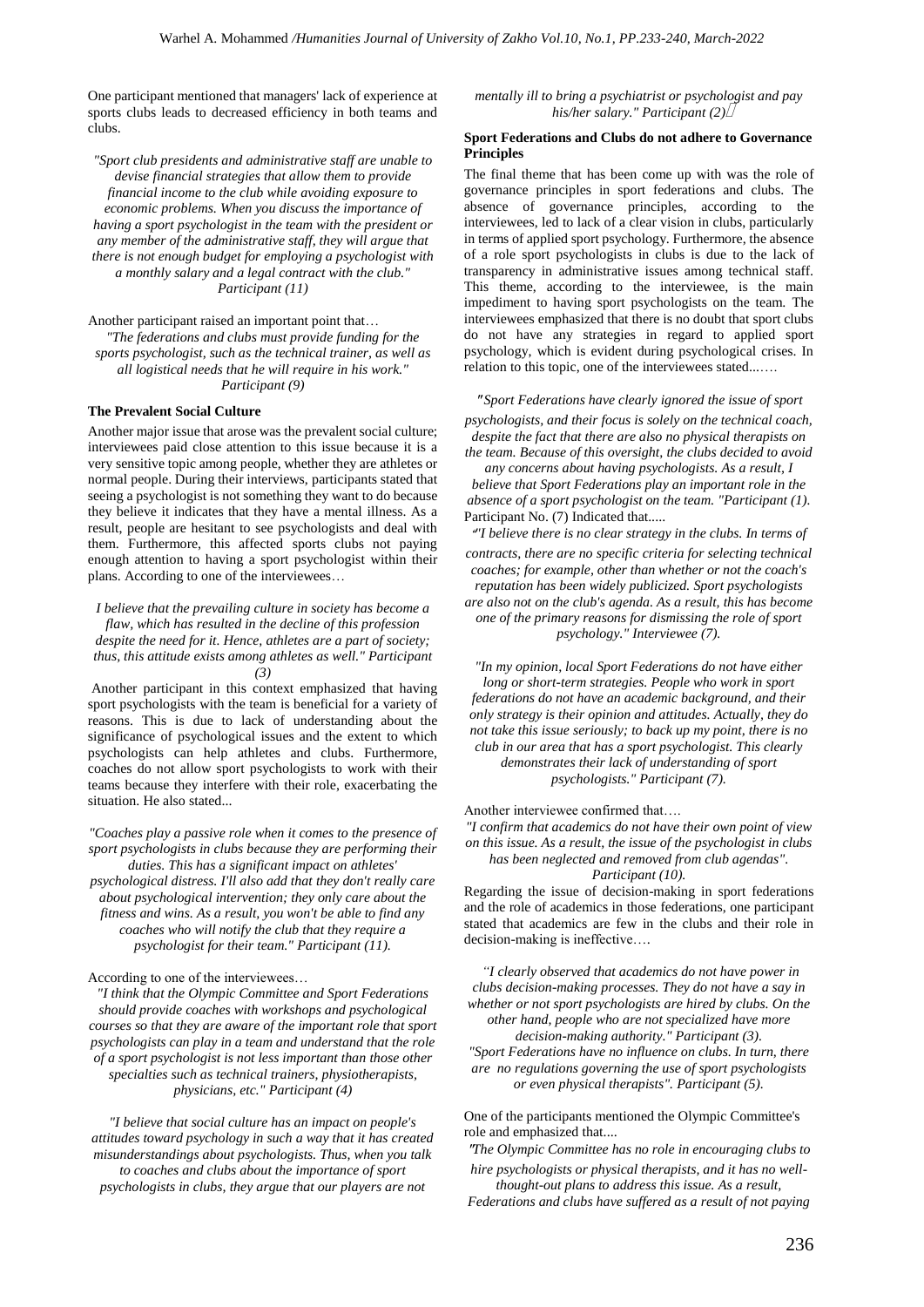*attention to this issue and making it as a technical coach authority." Participant (6).* 

In the same vein, participant (2) indicated that... *"The Olympic Committee should publicize the strict guidelines for having sport psychologists in the team." Participant (2).* 

# **Discussion**

This study sheds new light on how the lack of sport psychologists in clubs affects players and sport performance. This influence is most apparent during crises that have a negative impact on the entire team. The findings also revealed that there were numerous reasons for the scarcity of sport psychologists in sports clubs. Furthermore, several themes emerged from the interviews. 1) The Professional System at Sport Clubs, 2) The Economic Component, 3) The Prevalent Social Culture, and 4) Sport Federations and Clubs do not adhere to governance principles. The lack of a professional system in the clubs, according to the interviewees, created too many obstacles for both the clubs and the staff. Participants' attitudes indicate that having a type of specialty in clubs, such as sport psychologists, physical therapists, and medical doctors, in addition to a technical coach, is a priority in the professional system. Thus, implementing a professional system in clubs has a positive effect on raising players' technical and mental levels, and it is the first step toward applied sport psychology.

Kremer and Marchant (2002) emphasize that the role of sport psychologists in clubs will provide great services for both clubs and players such as mental training, psychological rehabilitation, providing a healthy lifestyle, assisting players in developing both sport performance and his/her personality, and other aspects that sport psychologists can support the team. Greenleaf et al., (2001) discovered through personal interviews with Olympic athletes and sports psychologists that there are positive effects on the athlete as a result of athletes' contacts with the psychological coach, such as self-confidence and good relationships with the coach and colleagues, and also this positively affects sport performance.

Another interesting finding is the impact of the economic factor on sport club plans and strategies, which are heavily reliant on financial resources. Notably, the economic factor has a significant impact on the selection of training staff, beginning with the technical trainer and ending with the physical therapist. Our interviewee stressed that sport clubs rely on certain specialties within their training staff while ignoring others, such as sport psychologists and physical therapists. It should be noted that, whenever there are financial crises and economic downturns, this has a negative impact on the plans and strategies of teams. Another viewpoint that emerged in relation to the economic factor was the inability of some specialists with diverse academic backgrounds to work in sports clubs due to financial constraints. This finding is consistent with that of Petkovic et al., (2016), who stated that during financial crises, spending in all sectors would decrease, resulting in less spending in sports clubs. Thus, sport clubs frequently employ a small number of employees and specialists, and executive managers must be concerned not only with the strategy devised in those clubs, but also with the current economic state. Consequently, the implementation of strategic planning appears to be hampered as a result of the economic crises to which sport clubs are subjected.

The most striking finding from the data was that the prevailing social culture in society has a direct impact on both clubs and staff in terms of bringing in sport psychologists and integrating them into the training staff. In other words, athletes try to avoid consulting psychologists or contacting them This is due to what people think about the person who presents himself or rather his psychological condition to sport psychologists or even

psychiatrists, if necessary. According to coaches' attitudes, athletes are not accepting dealing with psychologists because their colleagues will believe that the player is complaining about mental health and behavioral distress, making communication and dealing with psychologists a real dilemma in the sports field.

These findings are consistent with Satcher's (2001), who discovered that culture influences how people deal with daily problems and the types of adversities they face. Some population groups, for example, Asian-Americans, believe that letting go is preferable to expressing their thoughts and problems to others, whether to psychologists or relatives. Previous research has shown that other groups, such as African Americans, tend to follow a structured approach to sharing their problems rather than avoiding it, which is consistent with the current findings. They prefer to rely on themselves to deal with stressors. This could be accomplished through spiritual practice in order to overcome adversity and psychological disorder symptoms (Cooper-Patrick et al., 1997; Broman, 1996; Neighbors et al., 1998). According to the current findings, which are consistent with previous research, social culture and people's belief systems have a significant impact on how specialists deal with psychological aspects in their work.

Another finding from this qualitative study was a failure to apply sports governance principles in sports clubs. The majority of sports coaches emphasized that a lack of transparency, integrity, and participation in decision-making prevents sport clubs from bringing in sport psychologists in addition to other specialties such as technical coaches, fitness coaches, and medical doctors, among others. This was the source of the team's weakness in the early season preparation process. Thus, our findings demonstrated that lack of psychological strategies causes a decrease in mood, motivation, morale, and physical abilities in players. These findings are consistent with Abdul Hamid's (2016) findings, which revealed that a large percentage of coaches believe that negative results, as well as psychological disasters that occur to the team, are caused by a lack of psychological preparation for the team.

All interviewees agreed on the importance of applied sport psychology with athletes and how it is the primary reason for achieving high levels of sport performance, whether at the individual or team level, especially during sports competitions inaddition to the positive energy generated by team members through the application of sport psychology and the team's harmony. These findings are consistent with the findings of other studies, which confirmed the importance of sport psychology as an integrative component in competitive sports, not only during competition, but also to promote effective communication among team members and to improve the positive environment in sports clubs (Isberg, 1989; Lindwall et al., 2002; Hanin & Stambulova, 2004 and Johnson, 2006).

Based on these findings, it is possible to conclude that the absence of a sport psychologist leads to flaws in the training process as well as a lack of psychological preparation prior to and after sporting events. Furthermore, the lack of sport psychologists in clubs makes dealing with the psychological disasters to which athletes are subjected more difficult. It is also difficult to deal with the players' negative moods and selfconfidence. It should be noted that the issues raised above are fundamental to psychologists' work and cannot be addressed by technical trainers. As a result, it appears that barring psychologists from participating would exacerbate the training process and reduce sport performance.

These findings imply that the Ministry of Youth and Sports, as well as the Olympic Committees, can provide financial assistance to local clubs and federations in order for them to hire a sport psychologist. Furthermore, provide workshops and course trainings on the importance of sport psychologists in clubs. Determine special financial budgets for sport psychologists in sports clubs and federations as well. Similarly,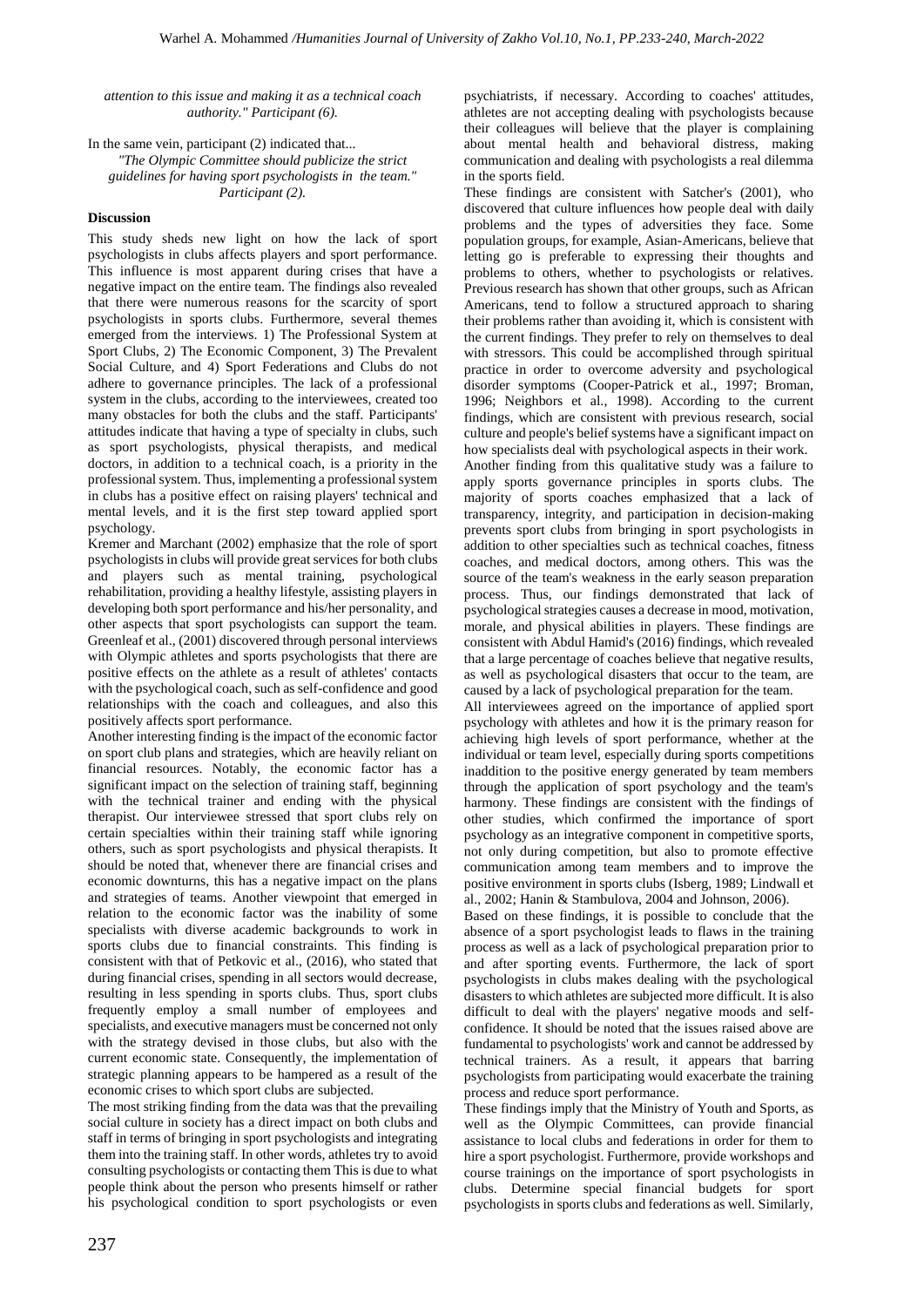the findings should aid in the development and cultivation of governance principles in sports clubs and federations.

It is also suggested that Sport Federations enforce sport clubs that the technical coach has no right to perform the duties of a sport psychologist because it is not his responsibility. Another suggestion made by an interviewee was to develop a strategy for implementing the professional system in sports clubs, because it forces clubs to pay more attention to other specialties, such as psychologists and physical therapists. Finally, raise awareness among those who work in sport clubs, whether as training staff or administrative staff, that sport psychology can help clubs achieve greater success and be more beneficial to players. Besides, coaches' participation in academic courses to ensure how to psychologically prepare players when developing training curricula, as well as periodic tests to evaluate the psychological factors that affects football players. Furthermore, sport psychologists can supervise modern psychological preparation methods.

# **Conclusions**

Due to a lack of psychological preparation in pre and post-sport competitions, there is a gap in the training process. This results in a decline in both physical and psychological aspects in athletes, as well as the possibility of psychological disasters. A lack of psychological preparation may also be an impediment for sports clubs. As a result, having a sport psychologist on hand is crucial in overcoming many dilemmas associated with psychological distress. It is reasonable to conclude that sport psychologists can assist athletes in improving their physical performance as well as their overall well-being. Finally, it is strongly recommended that sport clubs prioritize bringing psychologists to the team because they play an important role in improving athletes' abilities not only in terms of physical and psychological abilities, but also in social interaction within the team.

# **Acknowledgments**

The author would like to thank all of the coaches who took part in this study. Furthermore, special thanks go to all Football Clubs for their assistance. Our gratitude is also extended to Dr. Parween Barwary for proofreading this manuscript.

# **Conflict of Interest**

The author report no declarations of interest.

# **Bibliography**

Barker, S. and Winter, S., 2014. The practice of sport psychology: A youth coaches' perspective. *International Journal of Sports Science & Coaching*, *9*h(2), pp.379-392.

2. Braun, V., & Clarke, V. Using thematic analysis in psychology. Qualitative Research in Psychology (2006); 3(2), 77-10 Broman, C. L. (1996). Coping with personal problems. In H. W. Neighbors & J. S. Jackson (Eds.), Mental health in black America (pp. 117–129). Thousand Oaks, CA: Sage

Bryman, A., Stephens, M., & à Campo, C. (1996). The importance of context: Qualitative research and the study of leadership. The Leadership Quarterly, 7(3), 353–370. [https://doi.org/10.1016/S1048-9843\(96\)90025-9](https://doi.org/10.1016/S1048-9843(96)90025-9)

5. Burke, K.L., Sachs, M.L., & Smisson, C.P. (2004). Directory of graduate programs in applied sport psychology (7th ed.). Morgantown, WV: Fitness Information Technology.

6. Cooper‐Patrick, L., Powe, N.R., Jenckes, M.W., Gonzales, J.J., Levine, D.M. and Ford, D.E., 1997. Identification of patient attitudes and preferences regarding treatment of depression. *Journal of general internal medicine*, *12*(7), pp.431-438.

7. Ghalam Abdel Hamid, The psychological role of the coach and its impact on the performance of football players - Class Akaber: 2016, Graduation note within the requirements for obtaining a master's degree in the sciences and techniques of physical and sports activities: Institute of Sciences and Techniques of Physical and Sports Activities, University of Mohamed Khider, Biskra Province, Algeria.

8. Greenleaf, C., Gould, D., & Dieffenbach, K. (2001). Factors influencing Olympic performance: Interviews with Atlanta and Nagano U.S. Olympians. Journal of Applied Sport Psychology, 13(2), 154–184. doi:10.1080/104132001753149874

9. Hanin, J., & Stambulova, N. (2004). Sport psychology: Overview. Encyclopaedia of Applied Psychology, Vol. 3, (pp 463- 477), Elsevier.

10. Hilal, A.H. and Alabri, S.S., 2013. Using NVivo for data analysis in qualitative research. International interdisciplinary journal of education, 2(2), pp.181-186.

11. Isberg, L. (1989). Applied sport psychology in Sweden – historical development – today´s work – future development. Journal of Applied Sport Psychology, 1, 52-60.

12. Johnson SR, Crosschild T, Poudrier J, Foulds HJA, McHugh TL, Humbert L, Ferguson LJ. "It's a big adjustment coming from the reserve to living in a totally different society": Exploring the well-being of First Nations athletes playing sports in an urban mainstream context. Psychology of Sport and Exercise; 2020, 47:

13. Johnson, U., 2006. Sport psychology–past, present and future: the perceptions of Swedish sport psychology students. Athletic Insight, 8(3), pp.64-78.

14. Krawczyński M. Psychologia sportu dzieci i młodzieży – wybrane zagadnienia. Gdańsk: PFS; 2010

15. Krawczyński M. Sport. Psychologiczne metody w sporcie. In: W. Szewczuk (ed.) Encyklopedia Psychologii. Warszawa: Fundacja Innowacja; 1998: 836-83

16. Kremer, P.J. and Marchant, D.B., 2002. Reflections and considerations of providing sport psychology services with professional football players. Science and football IV, pp.294-299.

17. Lindwall, M., Johnson, U., & Åström, O. (2002). Världens bästa lag – Om gruppdynamik inom idrotten. SISU Idrottsböcker, Stockholm.

18. Maxwell JA. The Importance of Qualitative Research for Causal Explanation in Education. Qualitative Inquiry. 2012;18(8):655- 661. doi:10.1177/1077800412452856

19. McNiff, K., 2016. What is qualitative research?. The Nvivo Blog: QSR International, on November, 9.

20. Neighbors, H. W., Musick, M. A., & Williams, D. R. (1998). The African American minister as a source of help for serious personal crises: Bridge or barrier to mental health care? Health Education and Behavior, 25, 759–777.

21. Petkovic, J., Jasinskas, E. and Jesevičiūtė-Ufartienė, L., 2016. Significance of strategic planning for results of sport organization.

22. Piepiora, P., Rauk-Kubacka, A. and Kubacki, R., 2021. Sport psychology in the physical culture sciences. A review. *Pedagogy and Psychology of Sport*, *7*(1), pp.61-75.

23. Satcher, D., 2001. *Mental health: Culture, race, and ethnicity—A supplement to mental health: A report of the surgeon general*. US Department of Health and Human Services.

24. Walid Rafik Al-Ayasra, (2013). Creative thinking skills and problem solving, Osama House for Publishing and Distribution: 1st Edition, Amman, Jordan.

Williams, J.M., & Straub, W.F. (2006). Sport psychology: Past, present, future. In J.M. Williams (Ed.), Applied sport psychology: Personal growth to peak performance (5th ed., pp. 1-14). Boston: McGraw Hill

26. Wylleman, P., 2019. An organizational perspective on applied sport psychology in elite sport. *Psychology of sport and exercise*, *42*, pp.89-99.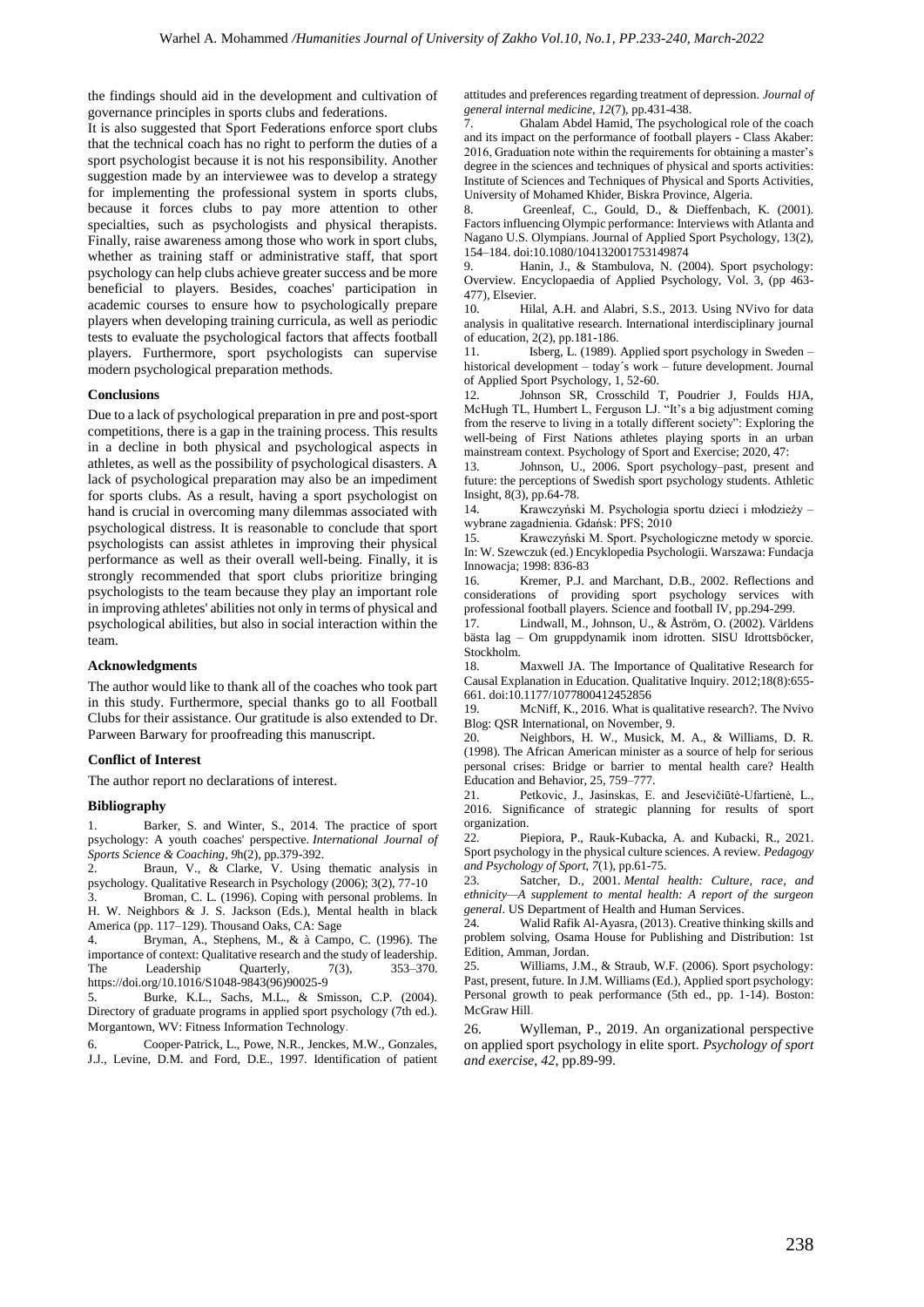# **Appendix 1. Semi-Structured Interview Questions**

1. What do you believe is causing the scarcity of psychologists in sports clubs? Can you tell me more about that?

2. Do you believe that the lack of psychologists within training staffs in sport clubs have an impact on the declines in physical and psychological levels of players?

3. Do you believe that the social considerations and sensitivity that exist in society when dealing with psychologists is one of the reasons for the absence of psychologists in clubs and sports institutions? Can you tell me more about that?

4. Are there financial reasons for not bringing psychologists to sports clubs? Can you tell me more about that?

5. Is the lack of interest of the sports administrations in the clubs in the psychological aspect of the athletes considered a reason behind the absence of psychologists in the clubs?

6. Do you think that poor management in sports clubs contributes to a lack of focus on having psychologists on the team?

7. What are your recommendations for activating and emphasizing the role of psychologists in sports clubs, as well as giving more space to this important segment by sport organizations?